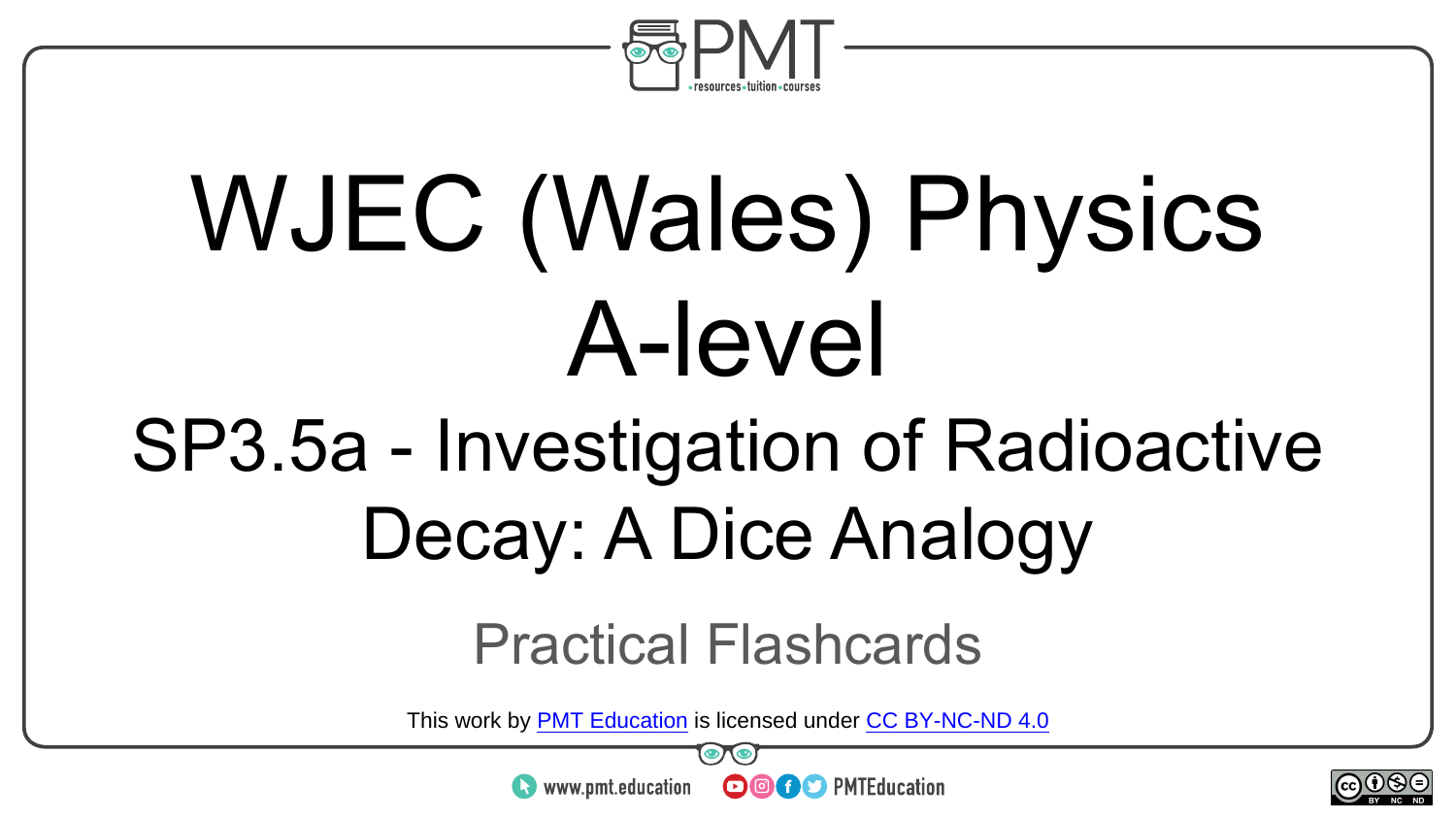

### What is meant by the random nature of radioactive decay?



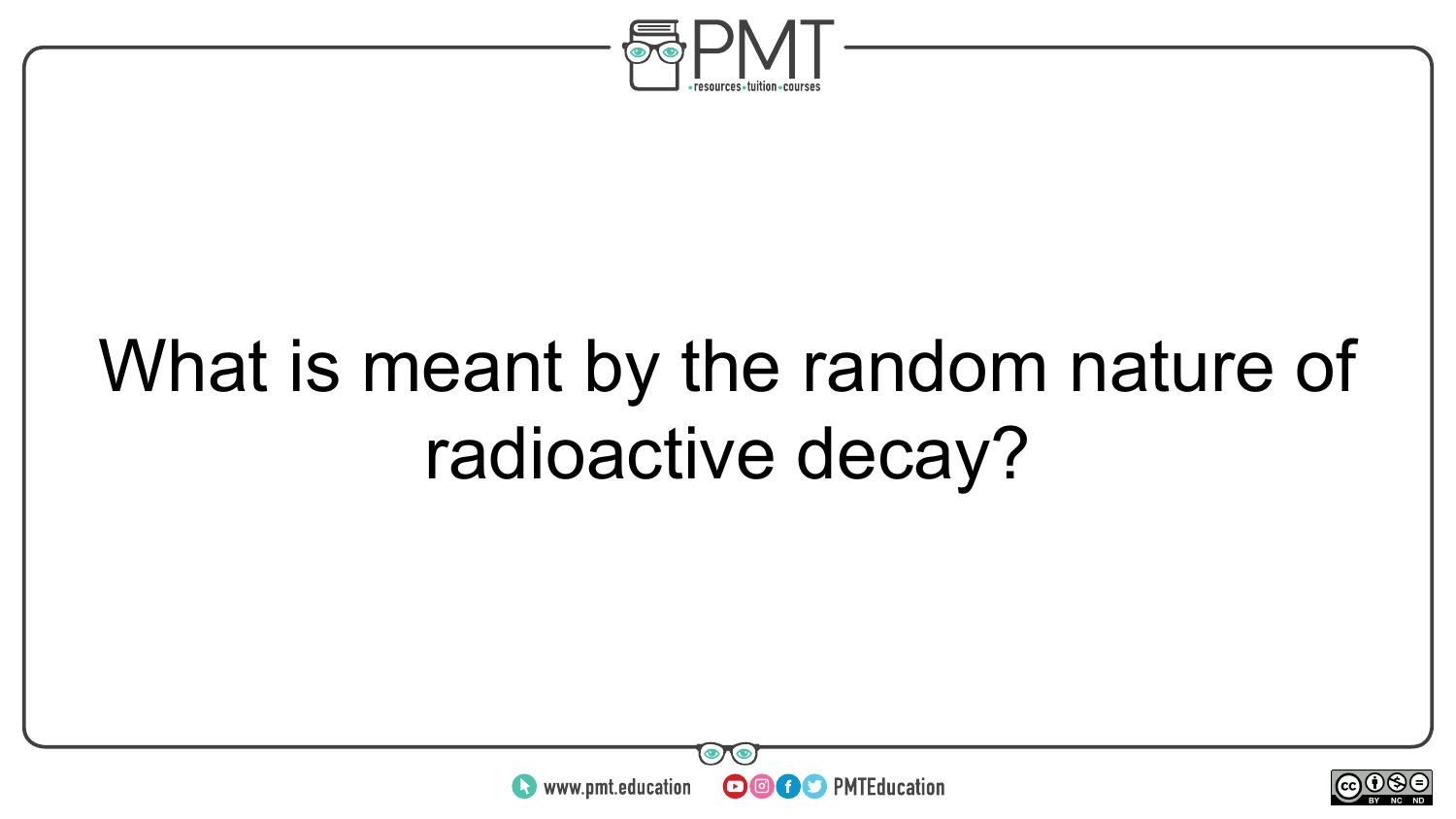

#### What is meant by the random nature of radioactive decay?

The random nature of radioactive decay means we cannot predict when the next decay will occur or which nuclei will decay.



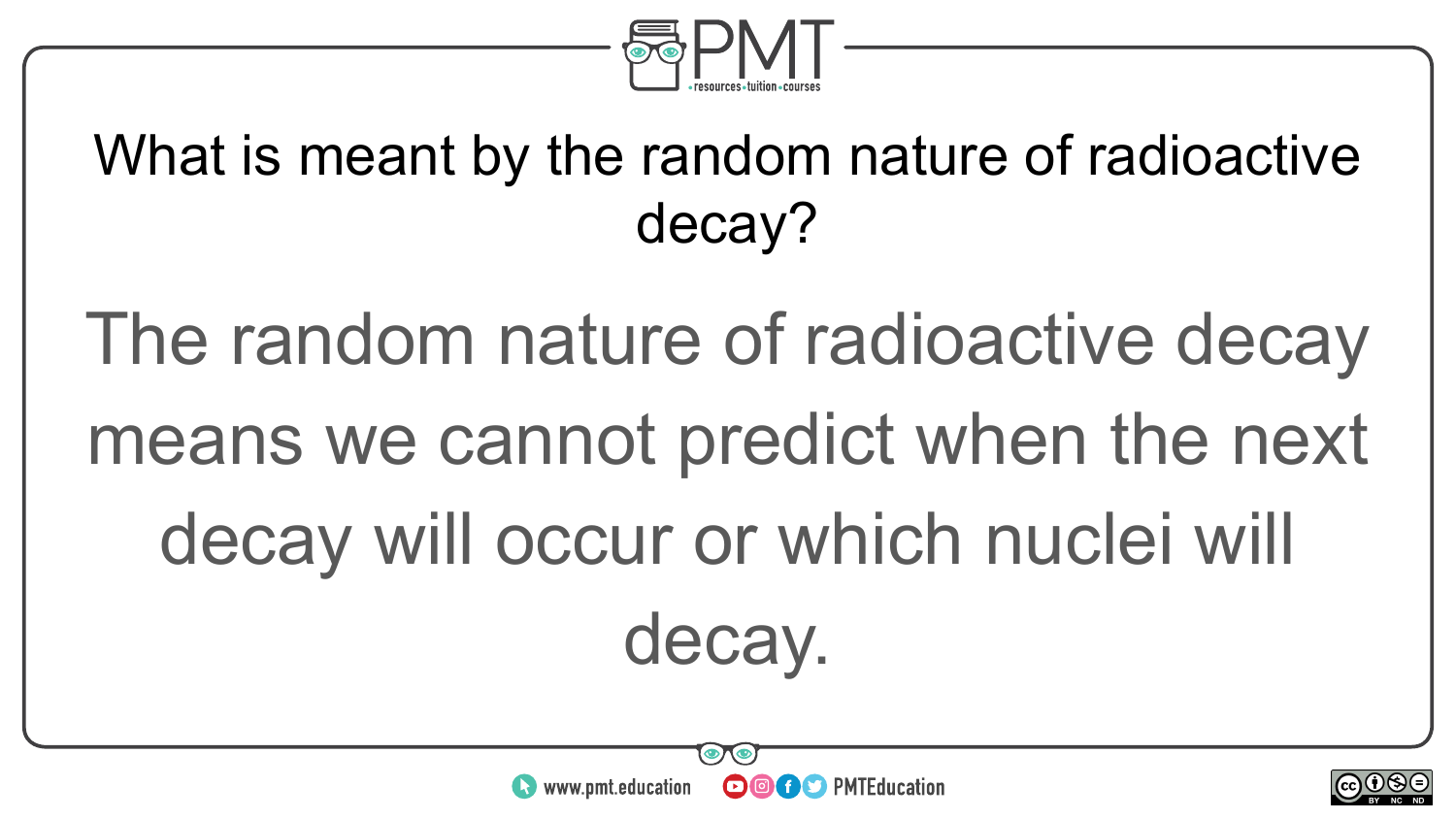

#### What is radioactive half-life?



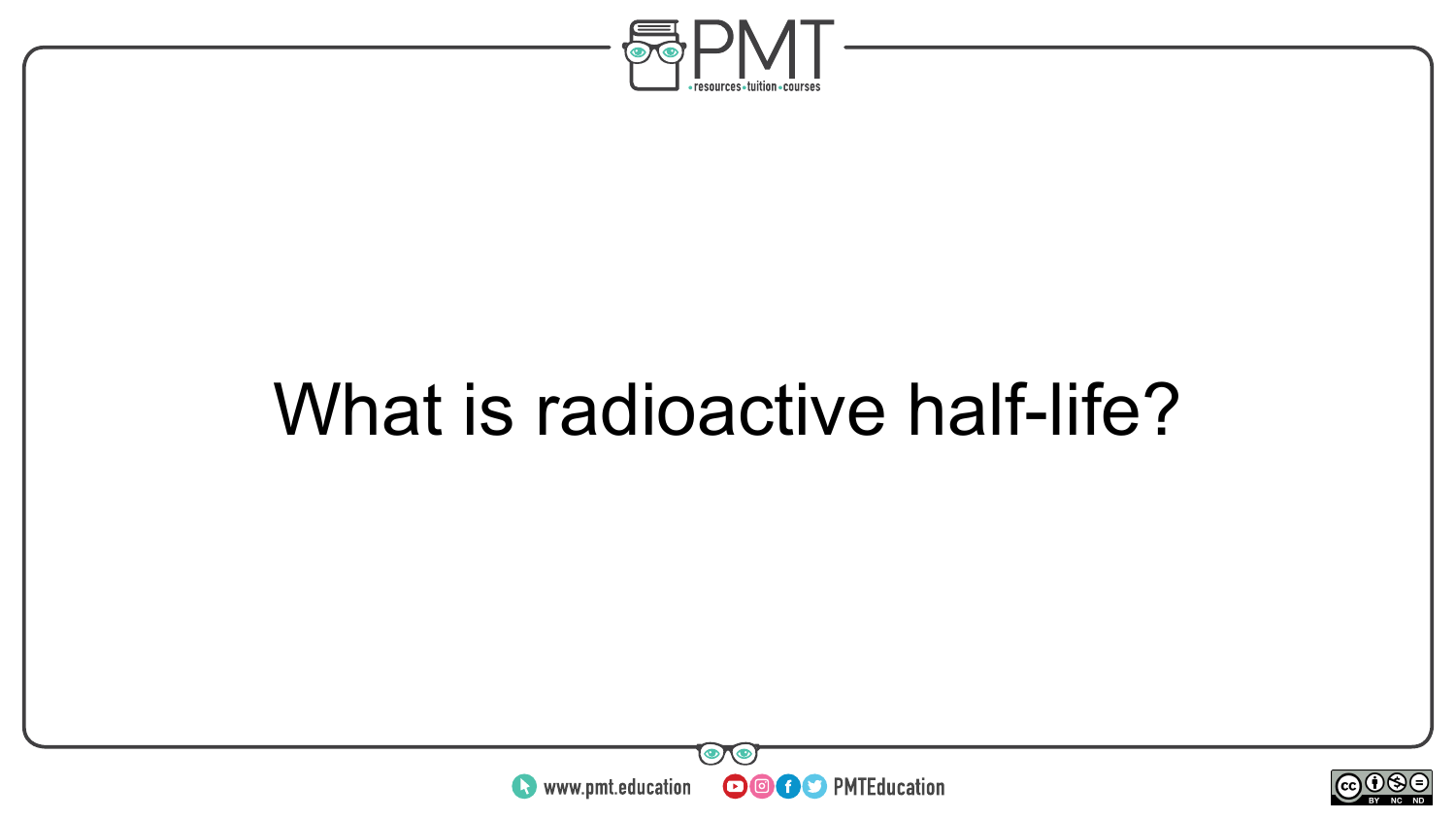

#### What is radioactive half-life?

The half-life of a sample of a radioactive isotope is the length of time it takes for the number of radioactive nuclei in the sample to halve. It is also the time it takes for the rate of decay or number of decay events per unit time to halve.

**OOOO D** PMTEducation

 $\bullet$  www.pmt.education

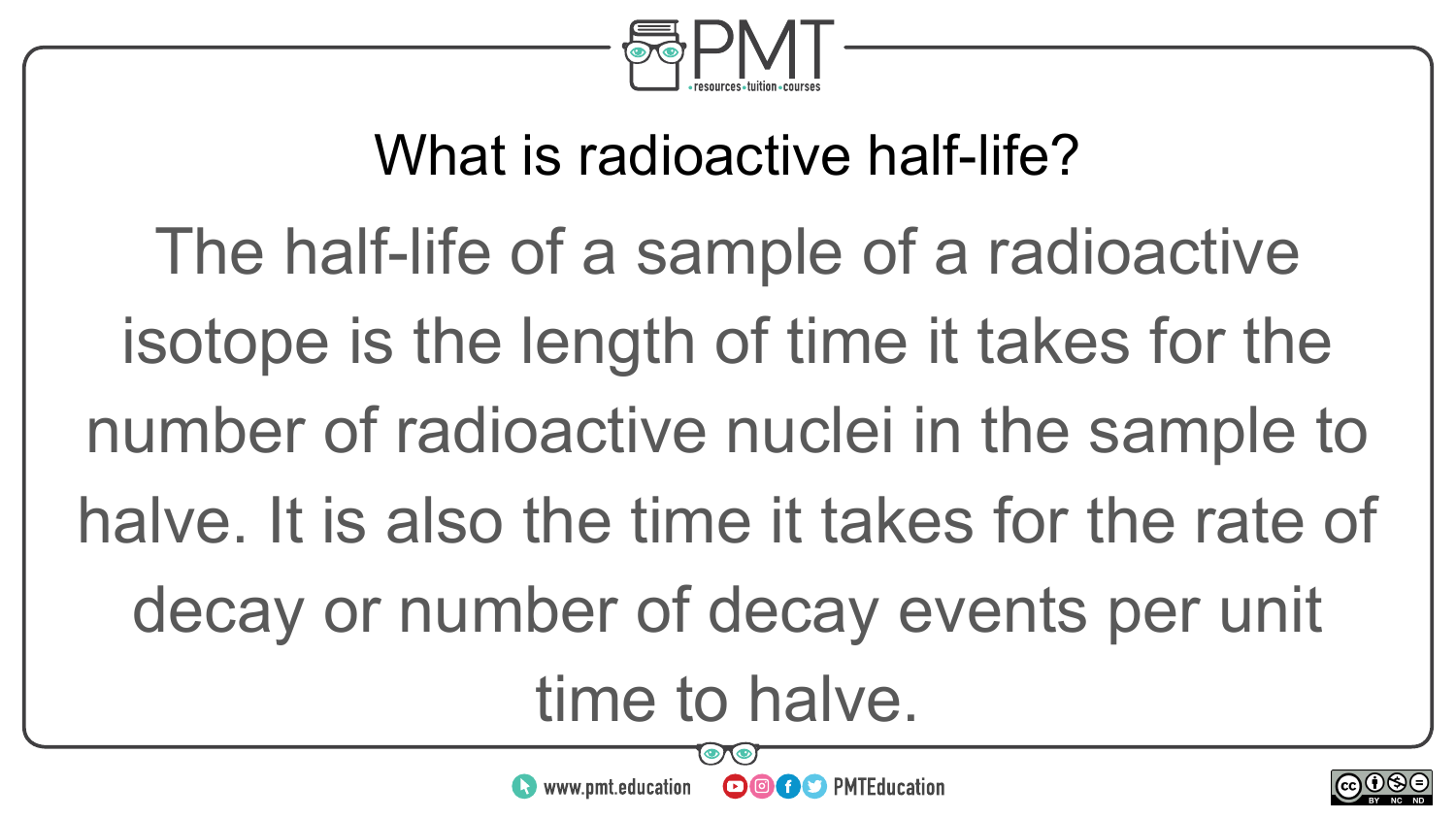

### What should your graph of number of dice remaining against number of throws look like?



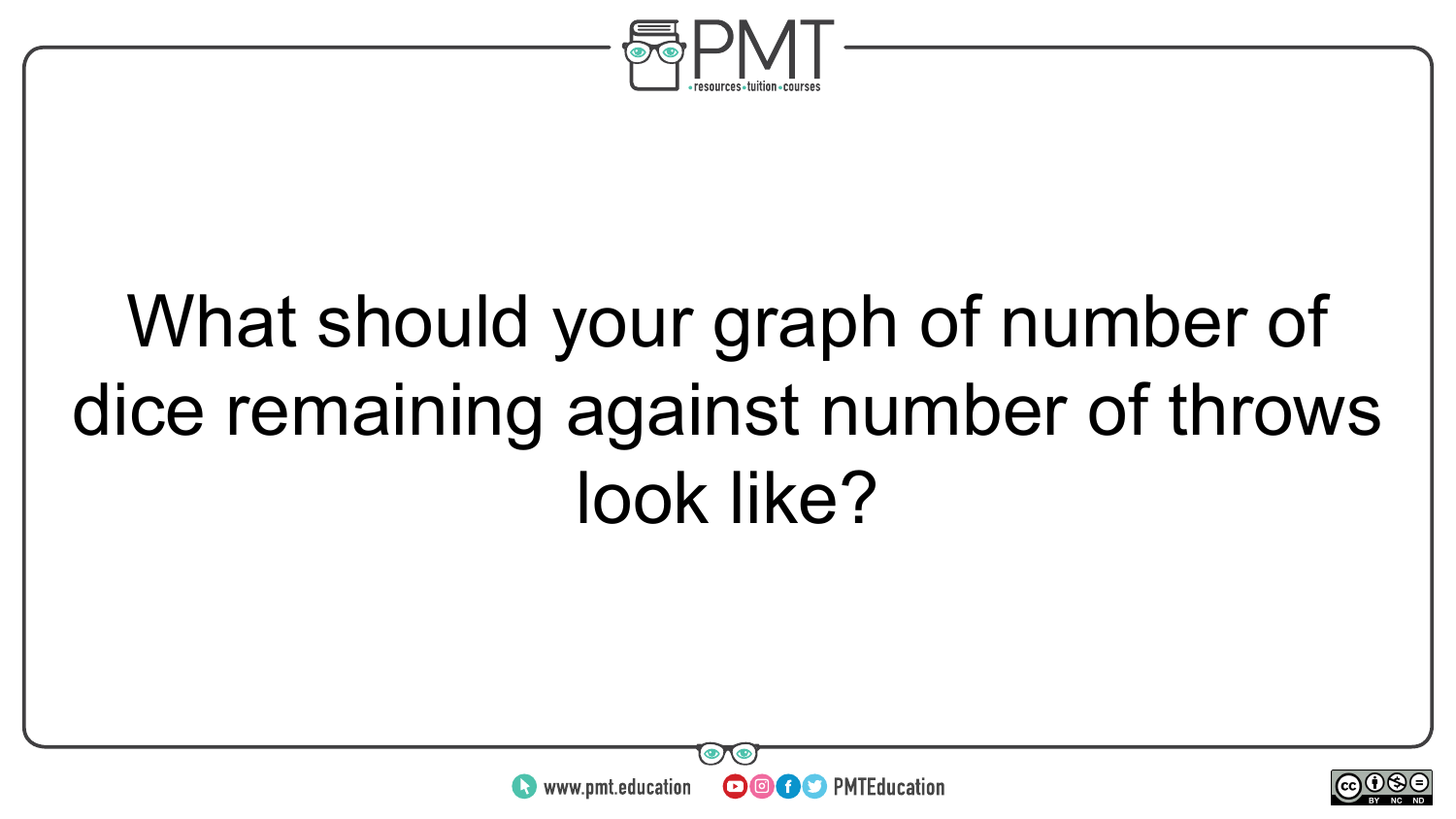

What should your graph of number of dice remaining against number of throws look like?

The graph should show an exponential decay curve. The half-life of this decay should be around 3.8 throws.



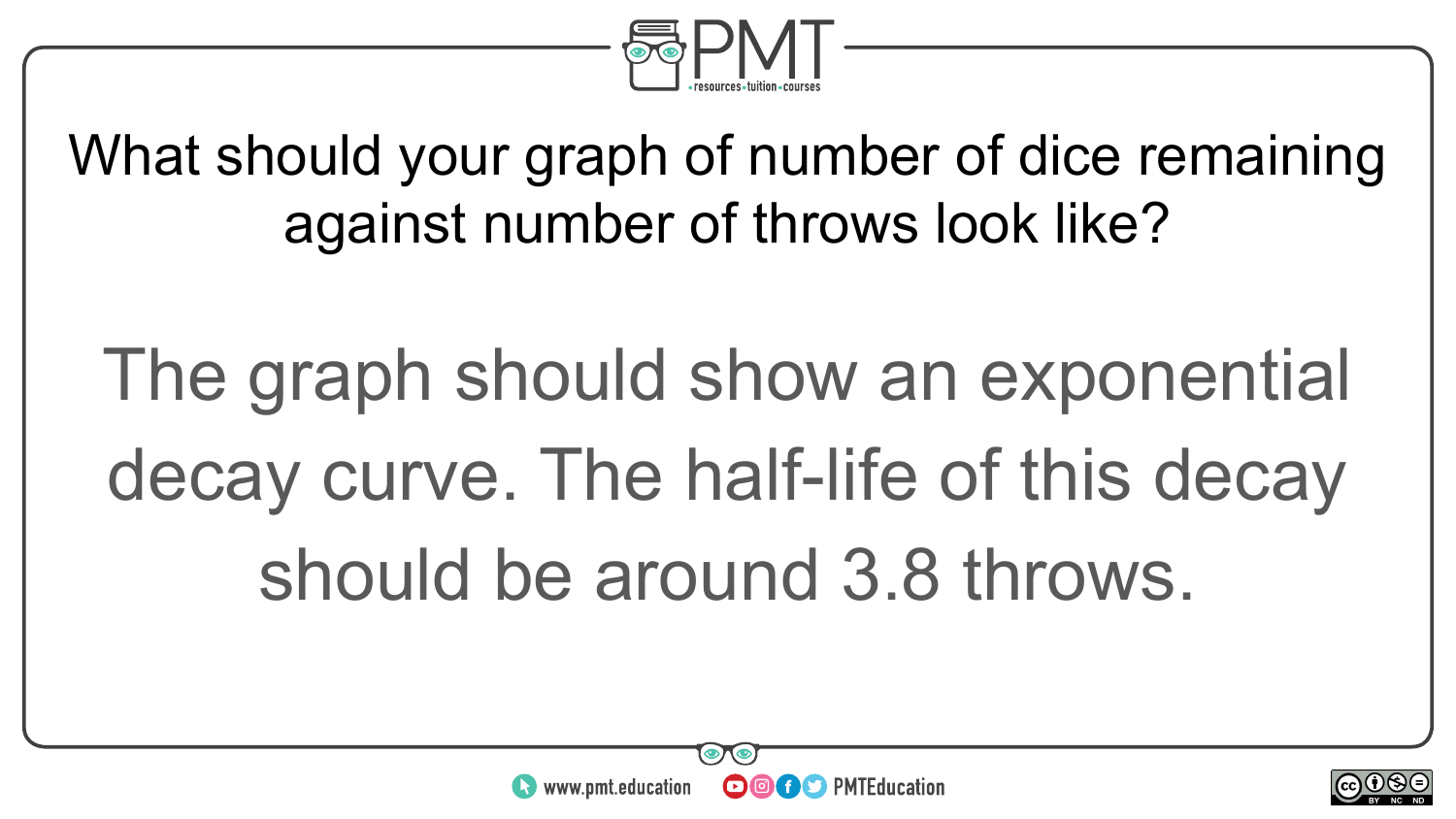

### How can the half-life be determined from your graph?



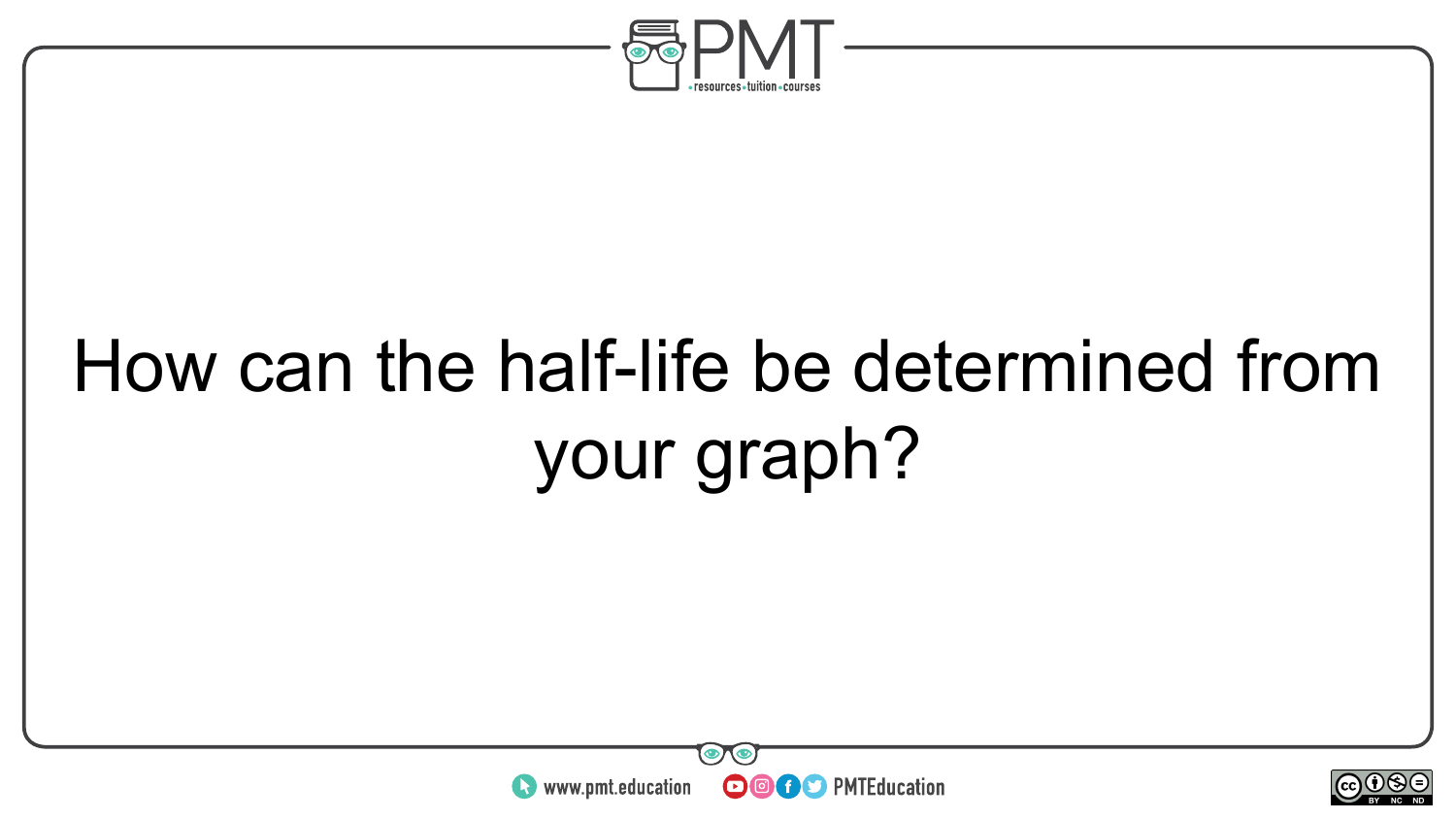

#### How can the half-life be determined from your graph?

The half-life is given by reading off the number of throws at the point where the number of dice remaining is half the original value.



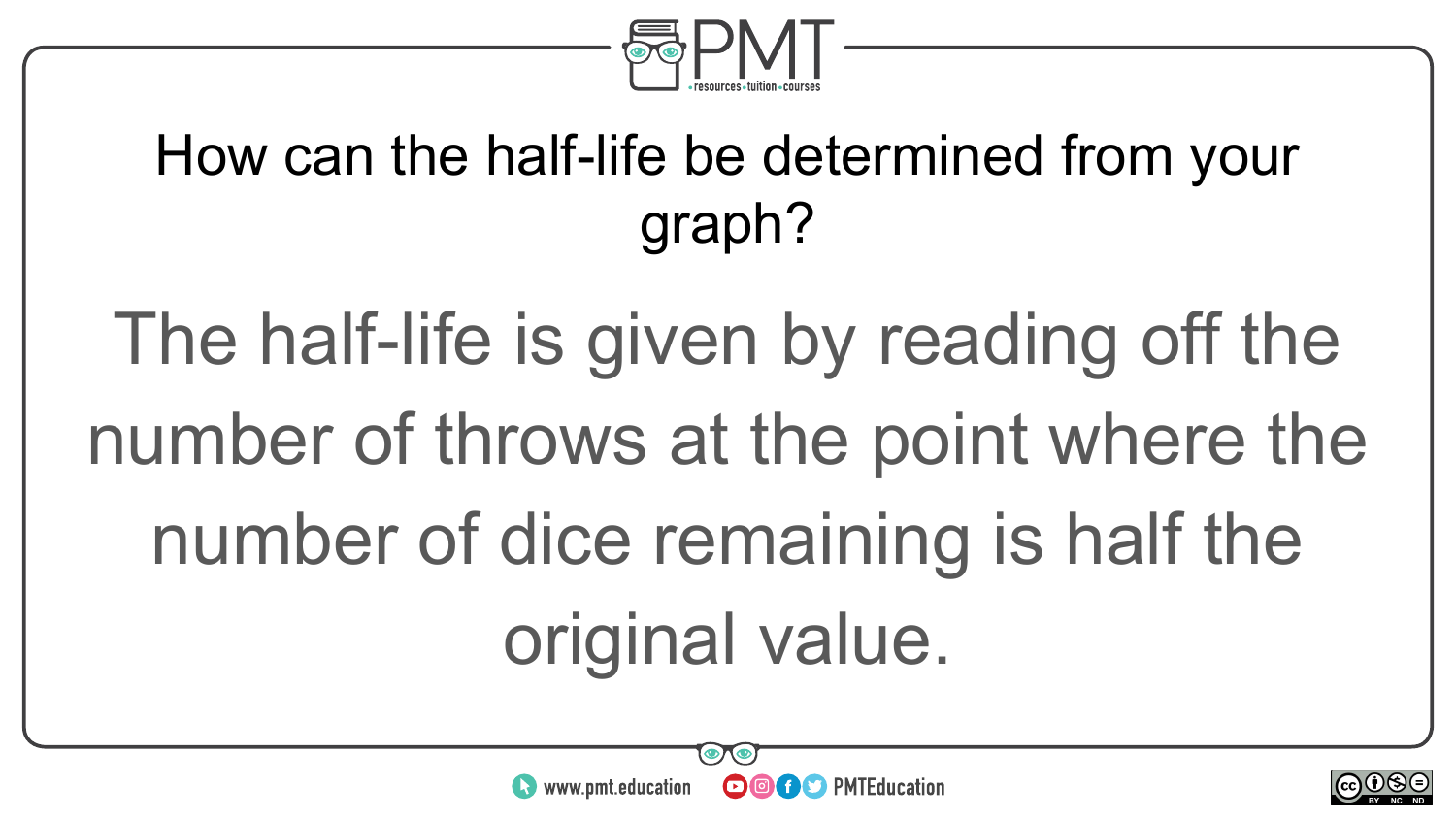

### How does the half-life of a radioactive isotope vary with time?



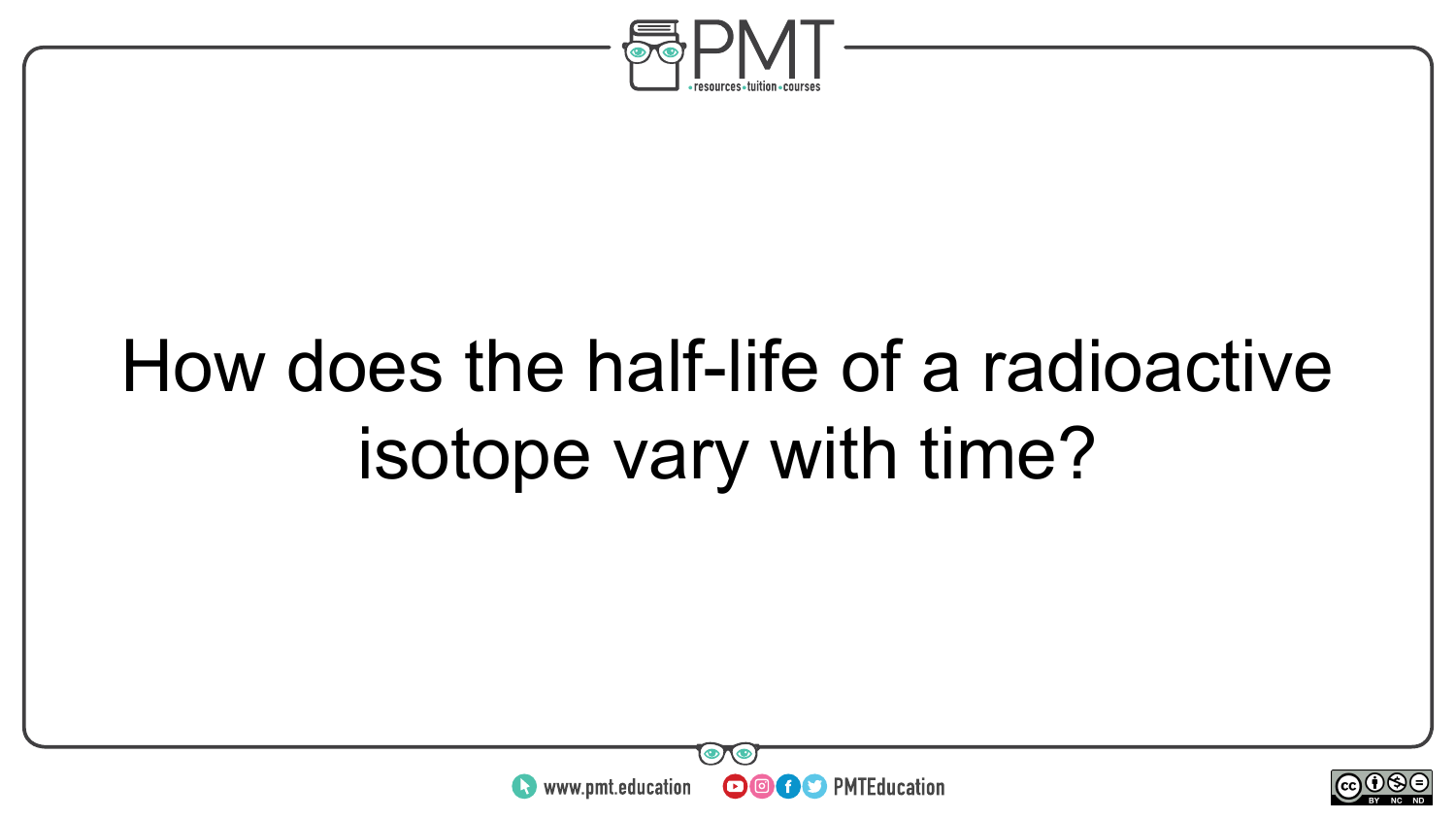

#### How does the half-life of a radioactive isotope vary with time?

## The half-life of a radioactive isotope in a sample does not vary with time. It is a quantity that remains constant.



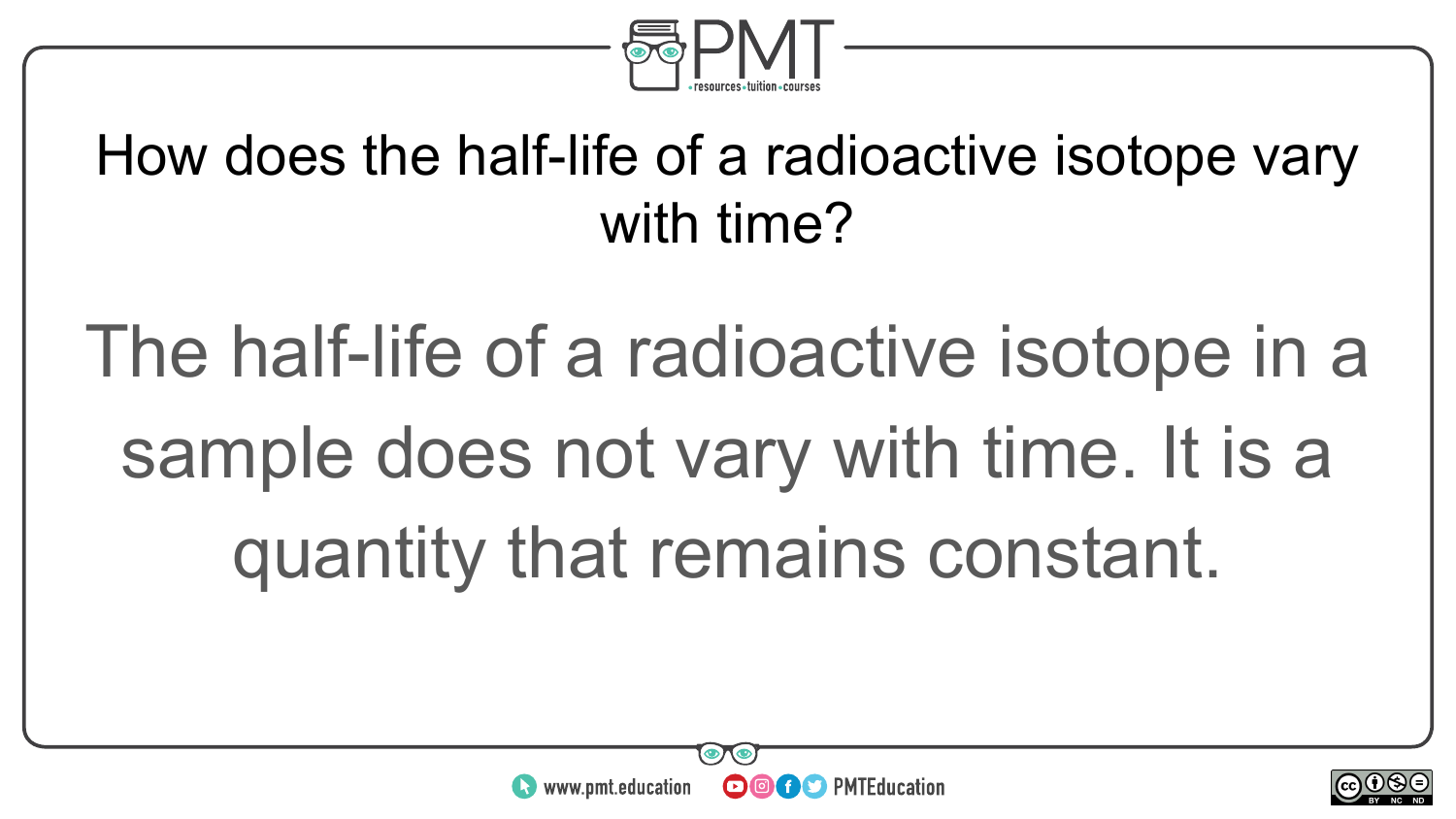

#### How can you use your graph to confirm that the half-life is constant?